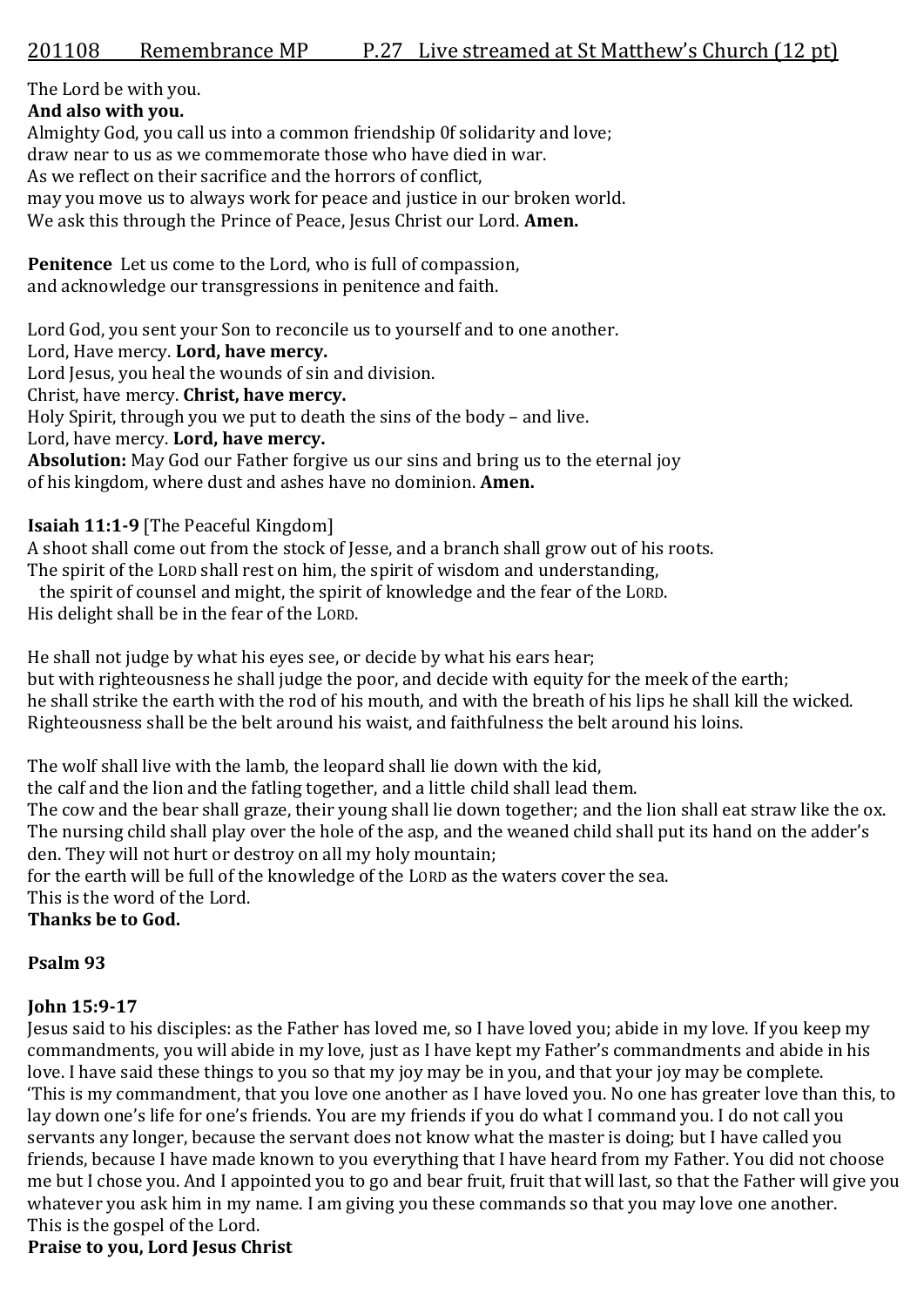#### **Sermon**

This Day of Remembrance is hallowed in the family histories of many people; it is a remembrance of two longdrawn-out European and world wars and the effect it had on families, on society and on nations. In our Christian tradition, founded on love, togetherness and forgiveness, it's a very difficult time for many people, because it confronts us with the incompatibility of war and our Christian belief, no matter how we may try to dignify those terrible wars of the 20<sup>th</sup> century.

One thing that I find difficult is the oft-quoted sentence of today's Gospel "No-one has greater love than this, to lay down one's life for one's friends" We sometimes forget that these are Jesus' words, as he prepared to depart this life. To me it is too easily mis-interpreted. The idea of sacrificing our best young men in the hope of a peaceful future is rather horrifying. It seems almost pagan, no matter how we dress it up, because to me it is not a call to self-sacrifice. I certainly don't believe that Jesus' words are a general commandment to us all. Quite the contrary. The whole of John's passage attempts to justify not his death – his sacrifice – but his destiny to confront the powerful.

The reading is to me a soliloquy about Jesus' command to love. And, we are told, Jesus loves us without limit, laying down his life for the disciples. Jesus' love has established a new relationship with his disciples – and with us. But I don't think that that relationship was ever meant to be one of blindly persuading men into selfsacrifice. It wasn't meant to be one of fighting, death and hatred.

No: today's readings are pointing in quite the opposite direction. From Isaiah we heard a soliloquy about the peaceful kingdom [the wolf shall live with the lamb; the cow and the bear shall graze] A truly remarkable and unlikely reversal of normal behaviour; it is all about hope and peace. And John quotes Jesus not as suggesting, but commanding us, to love one another. None of the readings is in favour of war. To a new Christian listening to this gospel of John at the end of the first century, what would immediately strike home would be what their baptism implied, and the task set before the baptized: baptism was not merely a church rite, something to be done for little John or Jane, to which friends might be invited. Far from it. Those Christians were offering – were actually giving their lives for God. In times of relative tranquillity they probably just lost their jobs, their reputations, maybe even their families, by becoming Christians. During turbulent times they faced arrest and execution.

Today's gospel is saying that if we accept the grace of membership – of baptism – of being made disciples, followers of God – well then, those rights and that grace give us responsibilities too. It is not a pious hope that we might love – it is a commandment to love. But how can we possibly commit to that in this world? To me, this huge trust that is placed in our hands – in our souls – is to make something of our baptismal beliefs. Christianity is an evangelistic religion. We are asked to spread "the Good News". That phrase isn't my favourite: it has too many connotations of breathless evangelicals stopping people in the street to ask if they have been saved! But expressed properly it is what we are tasked with. To make a difference as Christians. And this extract from John's Gospel is a further attempt to hammer home that responsibility: Jesus tells us, "This is my commandment, that you love one another as I have loved you". Each of us has some gift to bring to this evangelistic responsibility. Remember how St. Paul describes those responsibilities: "To each is given the manifestation of the Spirit for the common good. To one is given through the Spirit the utterance of wisdom: of faith; of knowledge; of healing; the working of miracles; prophecy" etc. "All these charisms are activated" Paul tells us, "by the same Spirit, who allots to each one individually, just as the Spirit chooses". Some people are given powerful charisms without perhaps even being aware of them. Others are nervous of their faith, and hesitate to use it. What are the talents that you are afraid to use? Most of us have some talents we don't mind using, but others that we hide away. Membership of Christ's Church brings responsibilities. We should do something with the grace we have been given. Jesus says that God will entrust to us a lot to look after, if we use what we've already got.

Let me confess that I fought against the whole idea that I might have a vocation. I found excuses in abundance. I nearly spent an entire talent of my life resisting God's quiet but insistent call. What are your excuses? We've got to use those gifts. Today we remember some people who felt bound to use the talents – the grace which they were allotted in life. We all have family or friends or ancestors who exercised those talents in the two great wars of the 20<sup>th</sup> century. Some would see it as a waste of talents; some see it as a glorification of war. But I don't believe for a minute that my grandfather, my uncles and great uncles went to war in a frenzy of blood lust. They just saw it as their duty. Whatever their motivation, many of them paid with their life, or the quality of their lives for exercising their particular talents. But they faithfully took the first step. That readiness to answer their call is why we remember them. We have each been given a precious talent at our baptism. That talent is measured as the equivalent of a lifetime's work. Let us not leave it dormant. And let us encourage one another in this lifelong journey of faith. Amen.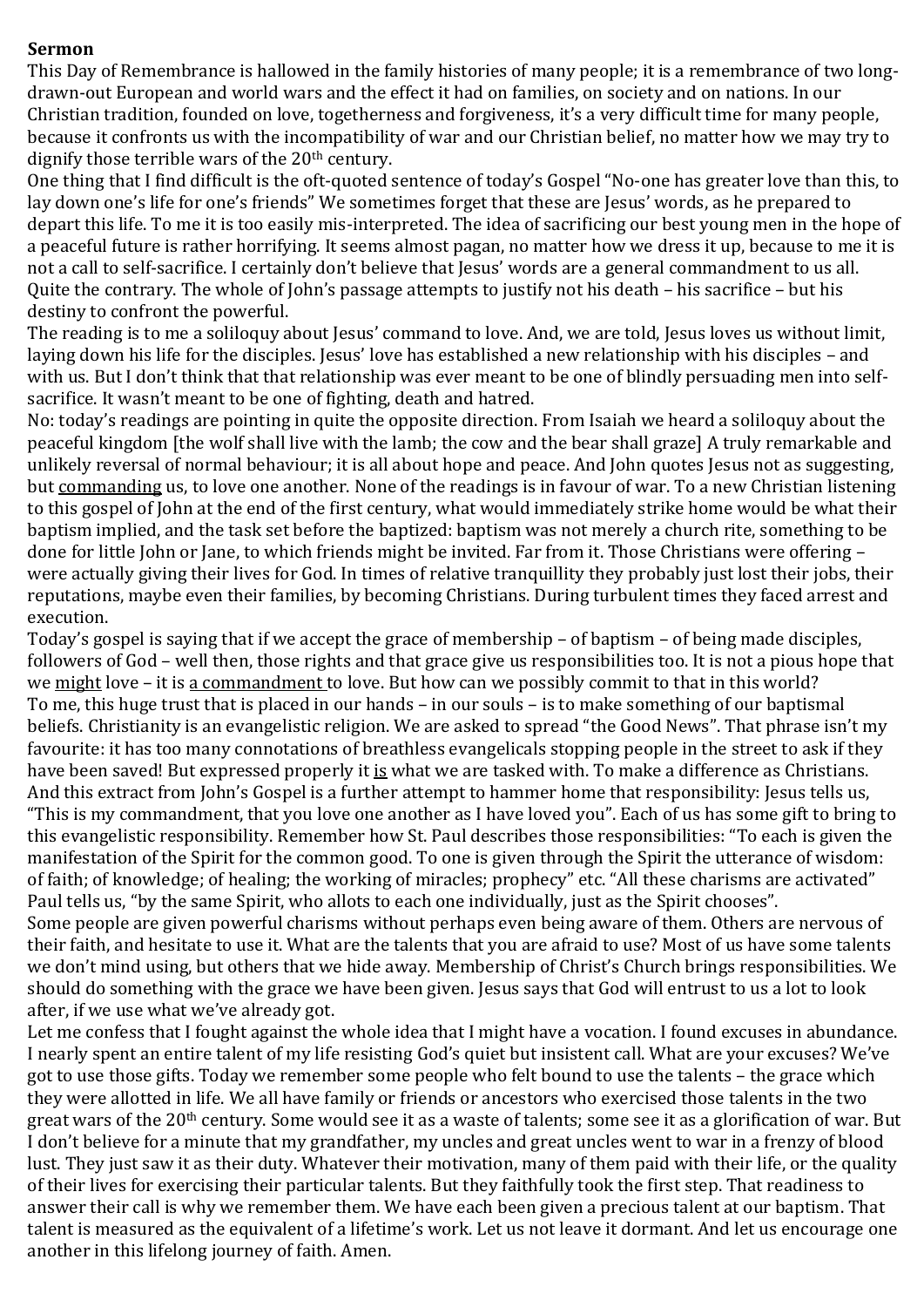#### **The Apostles' Creed**

I believe in God, the Father almighty, creator of heaven and earth. I believe in Jesus Christ, God's only Son, our Lord, who was conceived by the Holy Spirit, suffered under Pontius Pilate, was crucified, died and was buried; he descended to the dead. On the third day he rose again; he ascended into heaven, he is seated at the right hand of the Father, and he will come again to judge the living and the dead. I believe in the Holy Spirit, the Holy Catholic Church, the communion of saints, the forgiveness of sins, the resurrection of the body, and the life everlasting. **Amen.** 

#### **The Collect of Remembrance Sunday**

Almighty God,

you have knit together your elect in one communion and fellowship in the mystical body of your Son Christ our Lord: Grant us grace so to follow your blessed saints in all godly and virtuous living that we may come to those inexpressible joys that you have prepared for those who truly love you; through Jesus Christ our Lord. **Amen.**

**For the Fallen** *by Laurence Binyan*

They went with songs to the battle, they were young. Straight of limb, true of eye, steady and aglow. They were staunch to the end against odds uncounted. They fell with their faces to the foe. They shall not grow old, as we that are left grow old. Age shall not weary them, nor the years condemn. At the going down of the sun, and in the morning: We will remember them.

# **A Litany of Remembrance of all people:** Response: *We will remember them*

Let us remember those who have lived and loved; those who have left us a blessed heritage. **[R]** Let us remember the light-filled ones who re-kindled our spirits with their influence, and the spark of their beliefs. **[R]** Let us remember the risk-takers, who faced their fears and took action, who sought justice even though they had to pay a price for it. **[R]** Let us remember the vulnerable ones, who allowed us to care for them, allowed us to be with them in their time of need. **[R]** Let us remember the faith-filled ones who led us by word and example into a deeper relationship with God. **[R]** Let us remember the brave ones, who walked through their struggles with hope, who taught us how to trust. **[R]** Let us remember the great lovers of life, whose humour and enthusiasm lifted our spirits and brought us joy. **[R]** Let us remember the nurturers, who gave us birth physically or spiritually**,**  who gave us support by their caring presence. **[R]**